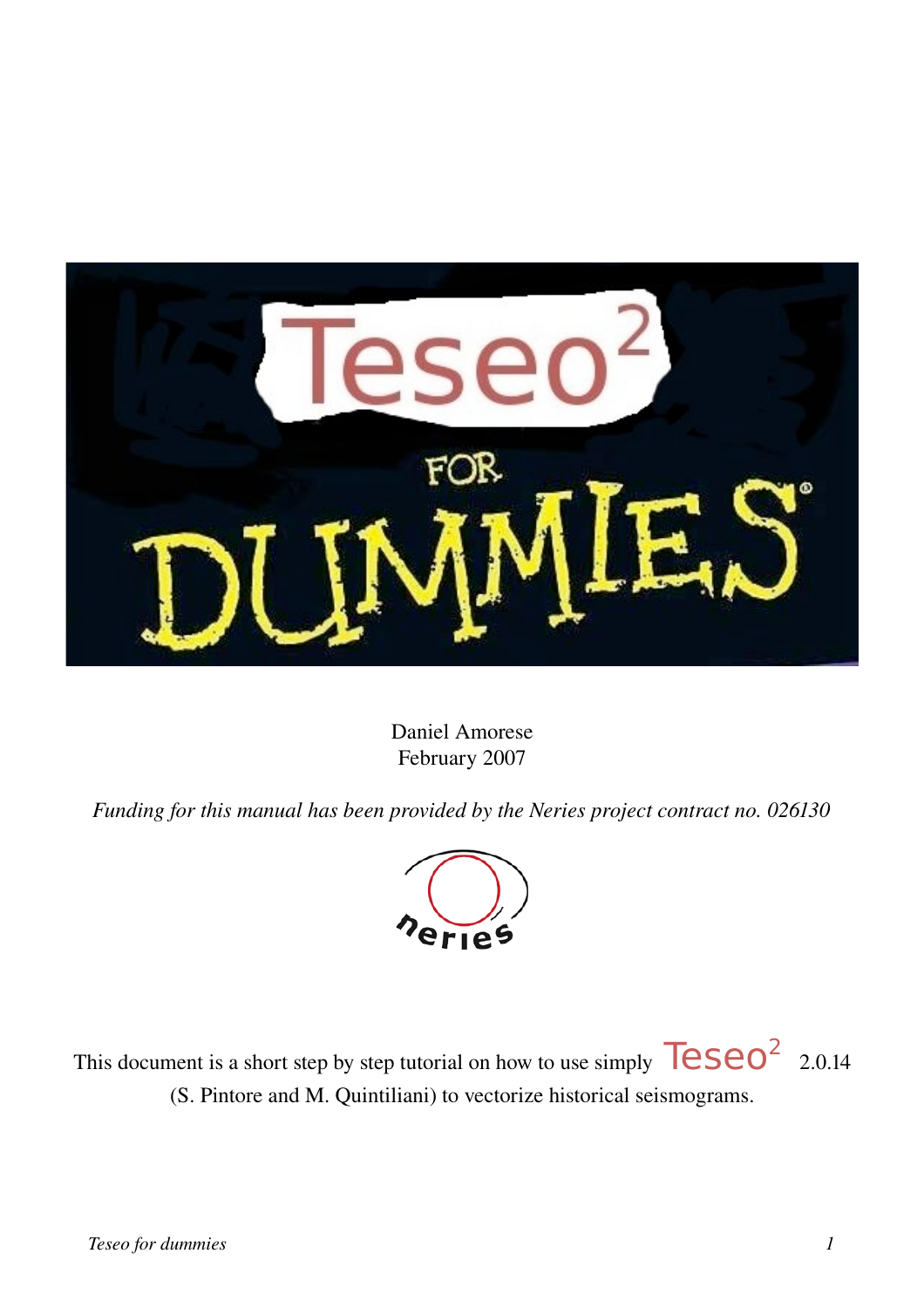Step #1: Open the TIF image of the seismogram with The Gimp (a warning "message") image tiff'' is displayed, but do not mind about it).

Step #2: Check if an image rotation is necessary. Click on Tools/Measure.



Then, just left click and drag along a line of the seismogram : length and angle values will appear at the bottom of the image window.

Of course, you can always zoom in by pressing the  $+$  key.

Step #3 (Optional, case of an inclined image): Teseo is able to rotate the seismic signal. Nevertheless, the easiest way to proceed is to work on a previously rotated image.

Click on Tools/Transformation/Rotation. In the rotation information window, you have to specify the rotation angle (of course, this value should be the opposite of the angular value measured in step #2). Then press the rotate button to perform the rotation.

Step #4 (Optional): Save your rotated image (File/Save As...)

Step #5 (Optional): Improve the image dynamic for a better vectorization. The histogram is checked by clicking on Layer/Colors/Levels.

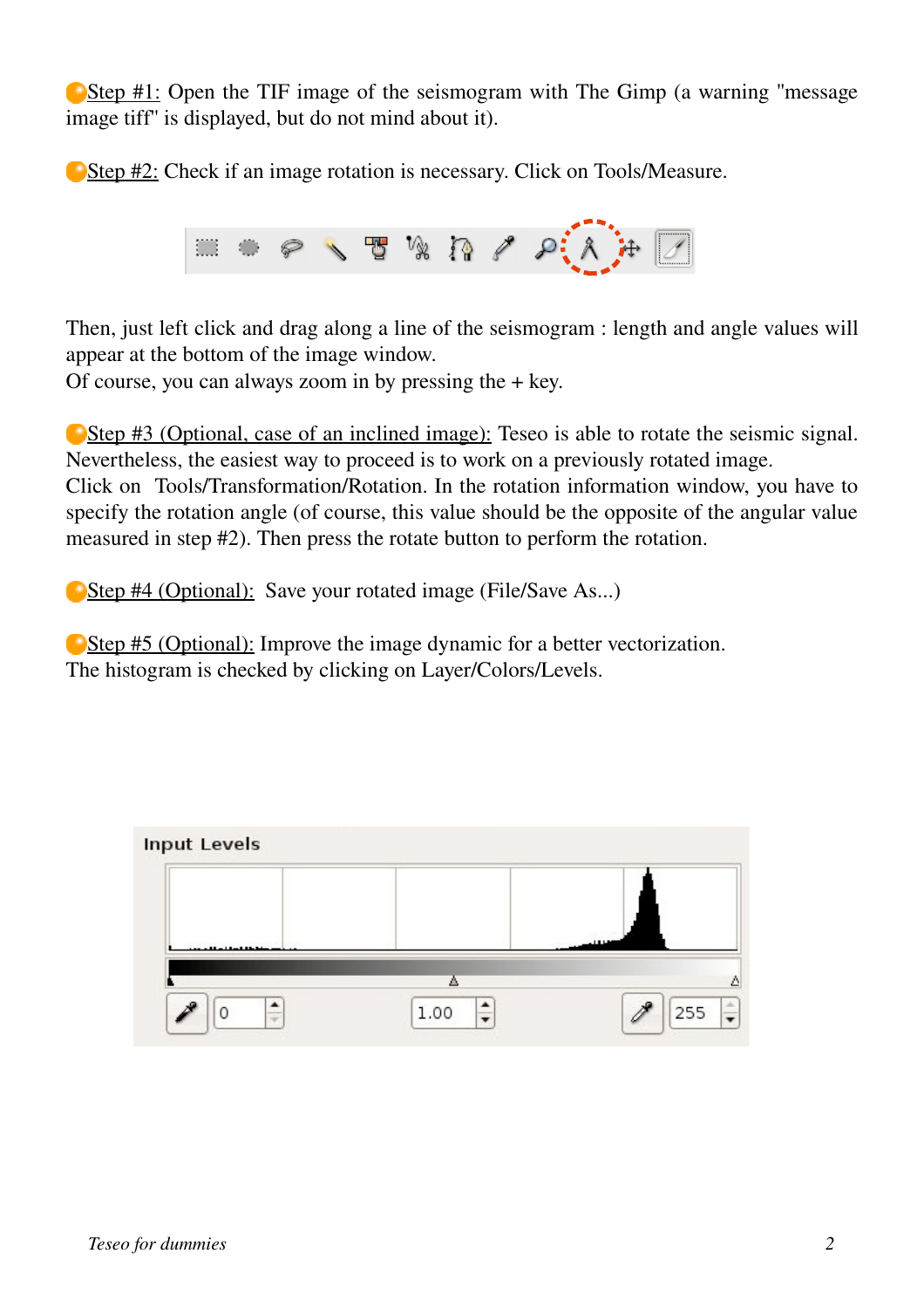In ''Input Levels'', drag the endpoint arrows so that they line up with the beginning of actual shadow values of the image.

If the new image is too dark or too light, adjust the image's midtones by moving the middle arrow of the level dialog window.



The icing on the cake in this image enhancing process consists in running an unsharp mask filter (Filters/Enhance/Unsharp Mask) with the following parameters

Radius: 1.0 Amount: 0.30 Threshold $\cdot$  0

Step #6: Save your image in xcf type (File/Save As...).

Step #7: Click on Teseo.

Step #8: Fill in the boxes of the "Record" tab of Teseo. Important fields concern the Station's name, latitude and longitude.

The paper speed is determined with the measure tool (see step #2). The unit of measure is set to mm (lower left corner of the image window).



Then, the measure tool is used to determine the distance separating two minute marks.

Step #10: Save the information as parasites of the xcf image file (File/Parasites/Export in the Teseo window). Remember to save the image to apply changes.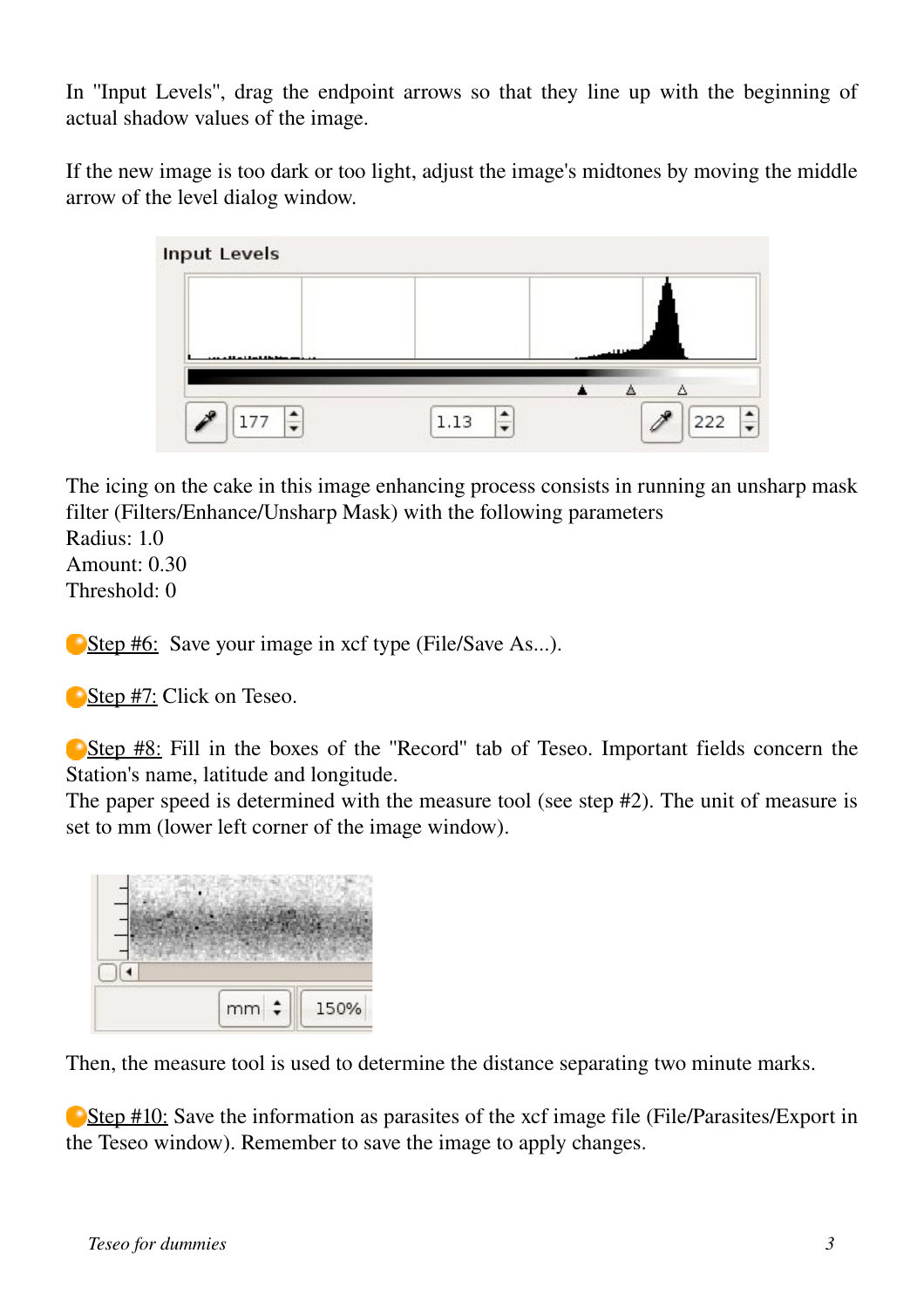## Step #11: Vectorizing

Click on the create and edit paths button



Then, put the first point of the path on the signal



When the signal shows gentle variations, Teseo provides a powerful automatic vectorization procedure:

|                                   | Teseo 2.0                       |                    |                    |             |
|-----------------------------------|---------------------------------|--------------------|--------------------|-------------|
| File                              | eath Filters Post Analisys Help |                    |                    |             |
|                                   |                                 |                    |                    |             |
| RAV E 1926073005281A TAGL.xcf     |                                 |                    |                    |             |
| <b>Execution Steps</b>            |                                 |                    |                    |             |
| Forward                           | 50                              | ∶                  |                    | Stop to the |
| Back                              | 10                              | $\hat{\mathbf{z}}$ | $\Box$ first guide |             |
| <b>Trace Properties</b>           |                                 |                    |                    |             |
| <b>Black trace</b><br>White trace |                                 | Thickness 5        |                    | $\div$      |

*1-Click on the colour weighted mean button*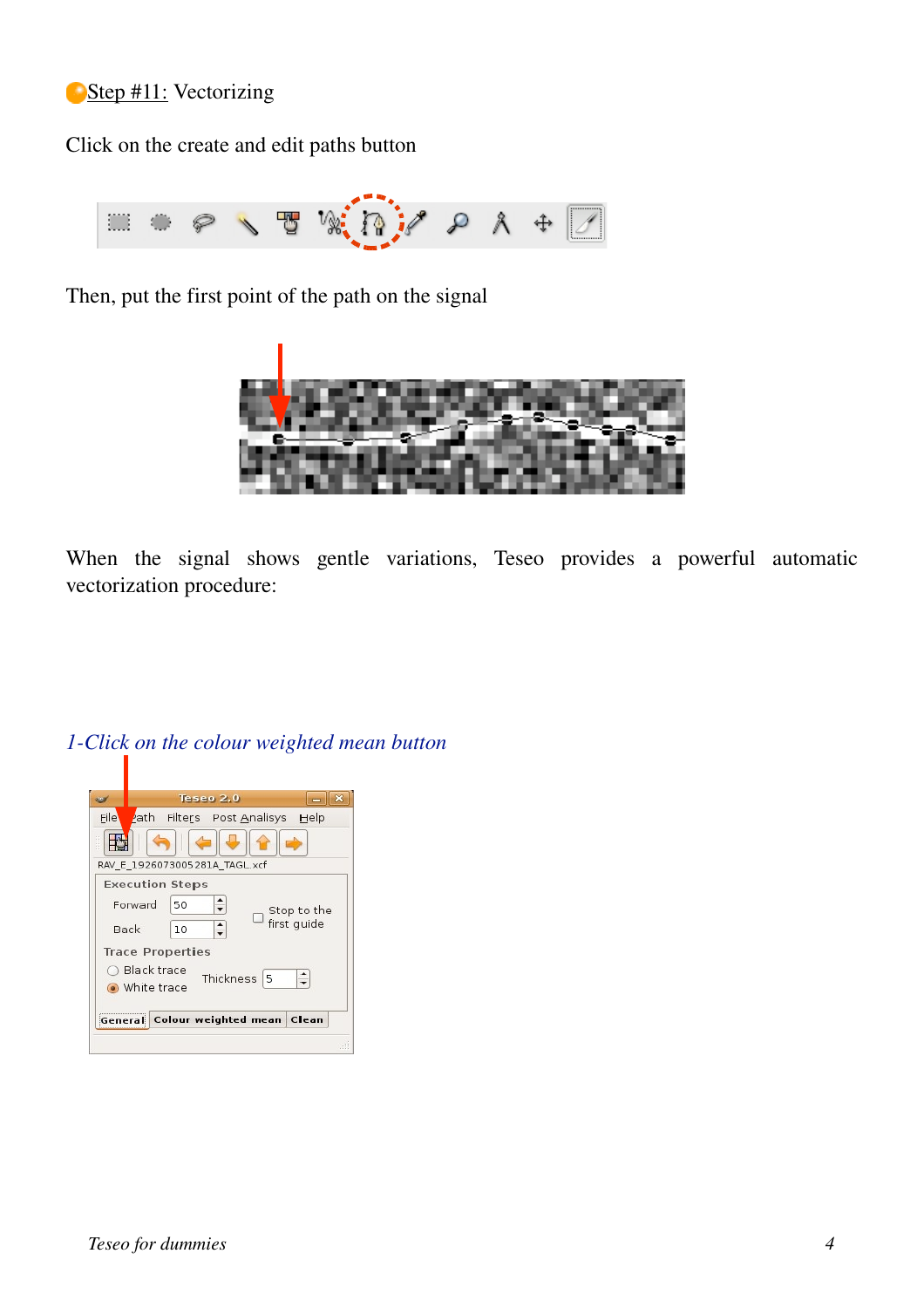*2-Select the suitable trace properties (black or white trace)*



The automatic vectorization procedure can also deal with sudden amplitude variations in the signal. However, when signal's amplitude are strong, manual vectorization may be faster than the automatic procedure.

Manual vectorization can be performed:

point by point (then, you simply click on the trace to add each point to the path)

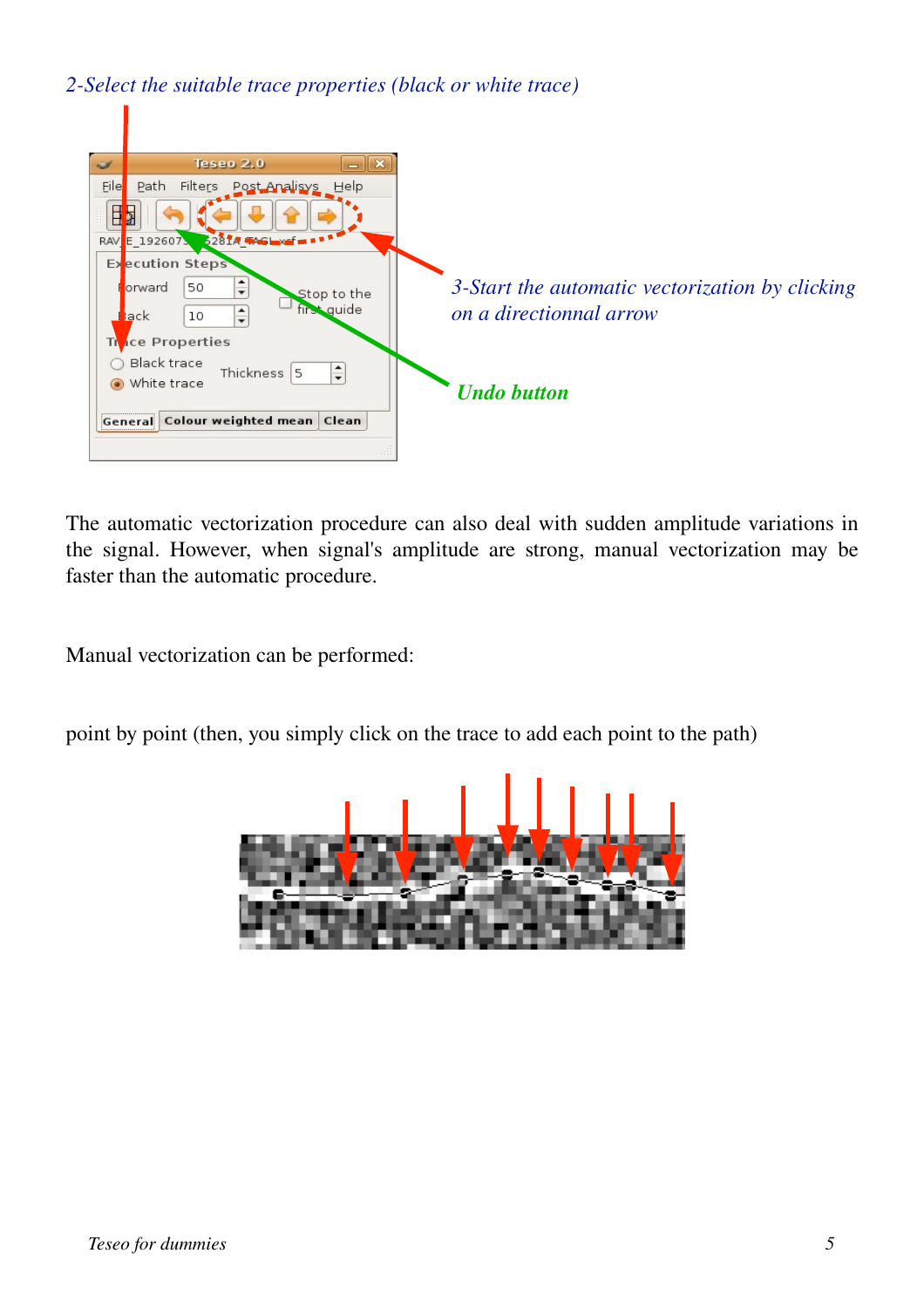## or through Bézier curves



Pierre Bézier (1910-1999) automotive engineer

*Stage 1-Click on the last point of the current path*

*Stage 2-Click on the next point holding down the left mouse button. Drag the handle until the Bézier curve fit the considered portion of the seismic trace (Release the mouse button when you have achieved the desired shape).*

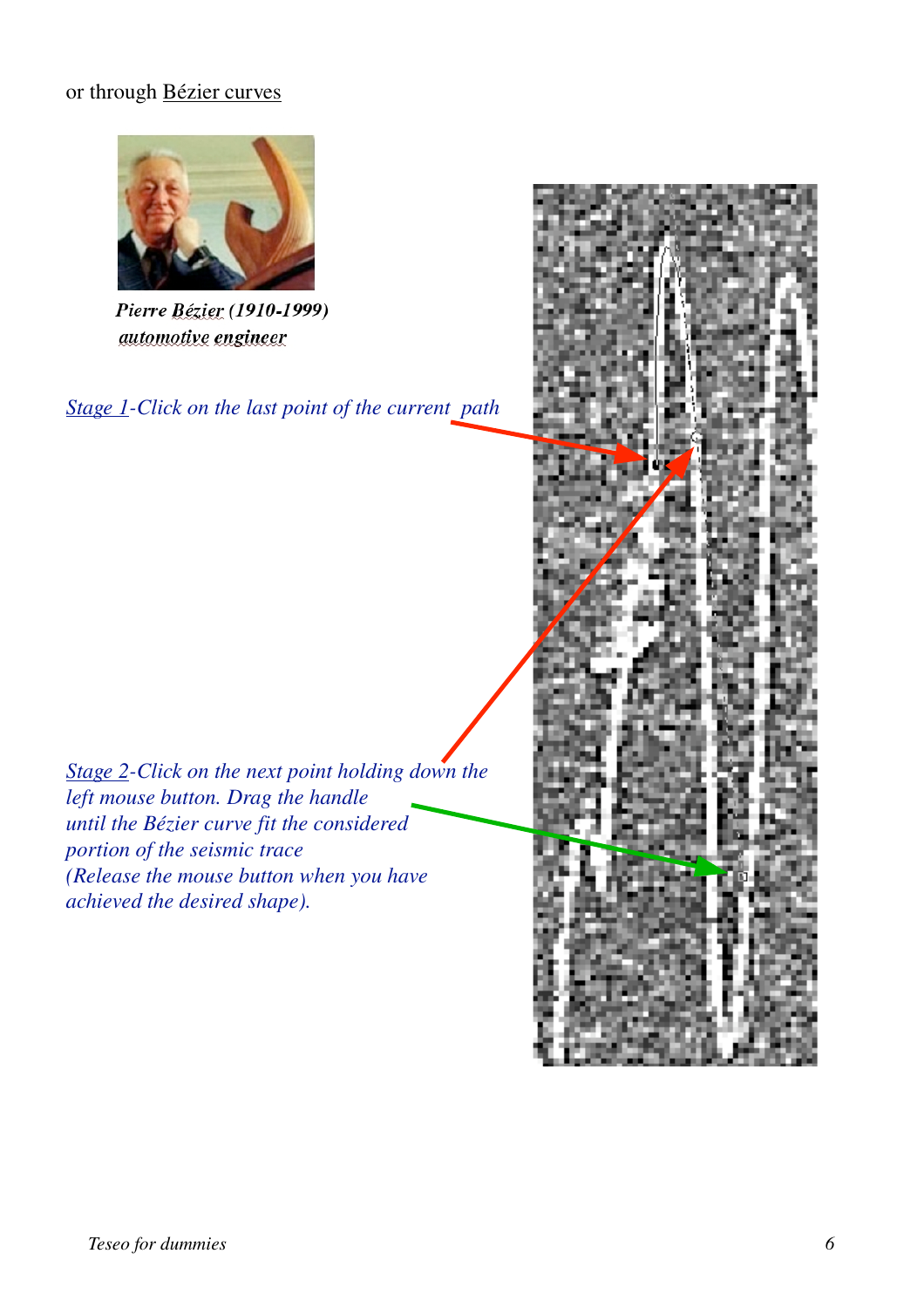

*Stage 4-Click on the seismic trace where you want to add the next point. Start again from stage #2*

Of course, to vectorize a trace, you can use alternatively the 3 modes (automatic, point by point and Bézier curves).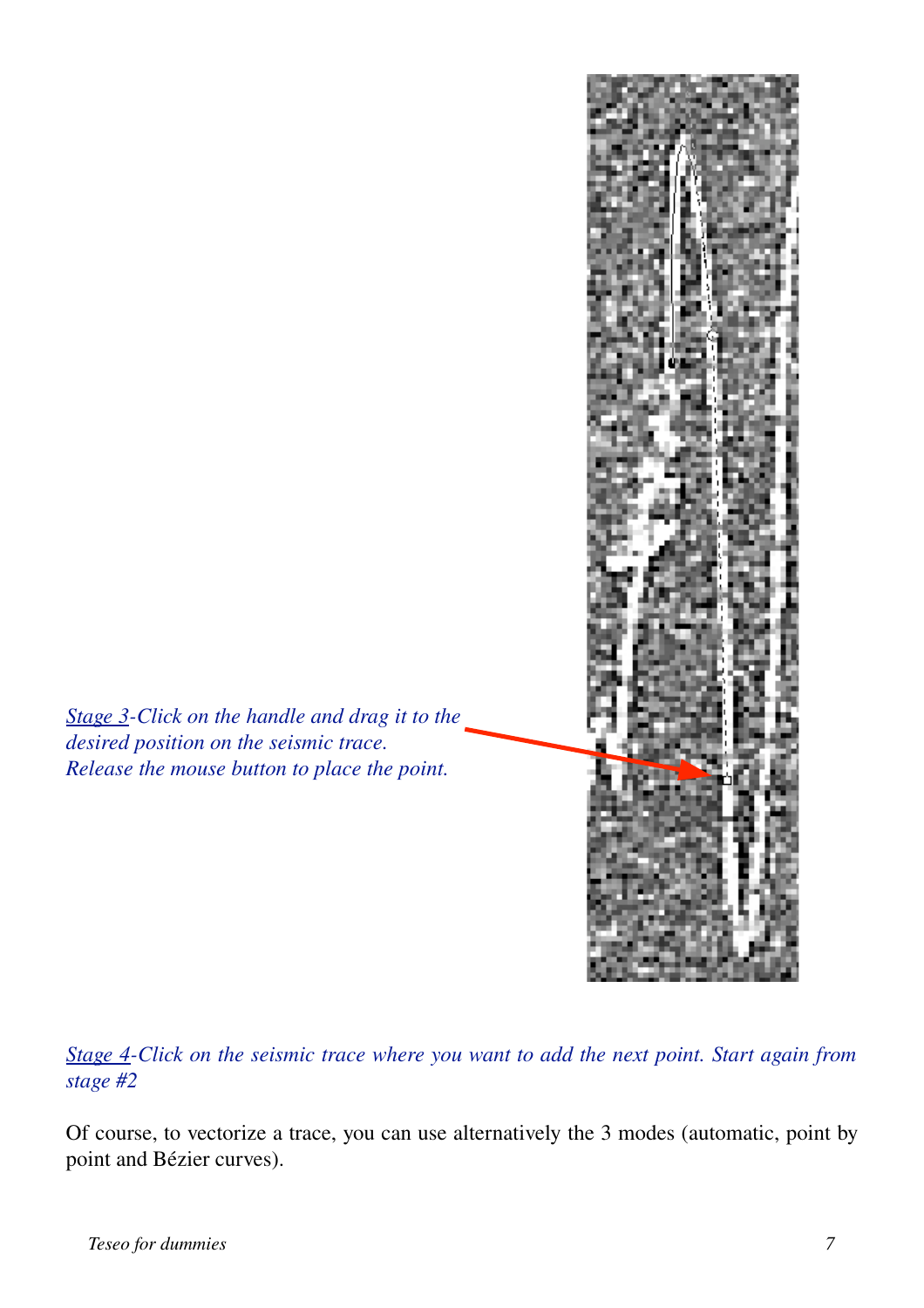Step #12: Resampling.

Just click on Path/Resample in the Teseo window.

Step #13(Optional): Solving the problem of broken paths.

Teseo works on unbroken paths. If the path is broken, the Teseo resampling tool shows the message 'Path ..... contains more than one component'. Therefore, you have to join up the path segments before resampling.

Identifying a broken path is quite easy by adding a white layer as a background image (you create a white filled layer with Layer/New layer. This new background layer can be activated in the Dialogues/Layers window).

Teseo is able to join up the path segments:

*Stage 1-Right click on the path in the Dialogues/Paths windows and select 'export path'. Give a name to the exported path in the 'Export Path to SVG' window.*

*Stage 2-Edit the exported path file. In this file, look for lines like this:*

## 1012.50,239.00 1025.00,245.50 1025.00,245.50M 1040.50,242.00 C 1040.50,242.00 1047.00,230.50 1047.00,230.50

*and modify these lines like that:*

## 1012.50,239.00 1025.00,245.50 1025.00,245.50 1040.50,242.00 1047.00,230.50 1047.00,230.50

*Save the file.*

*Stage 3-Import the file (File/Path/Import/SVG Combine in the Teseo window)*

Then, this new path can be resampled.

Step #14: Save your image.

Step #15: Post Analysis (Curvature correction).

Click on Post Analisys in the Teseo window.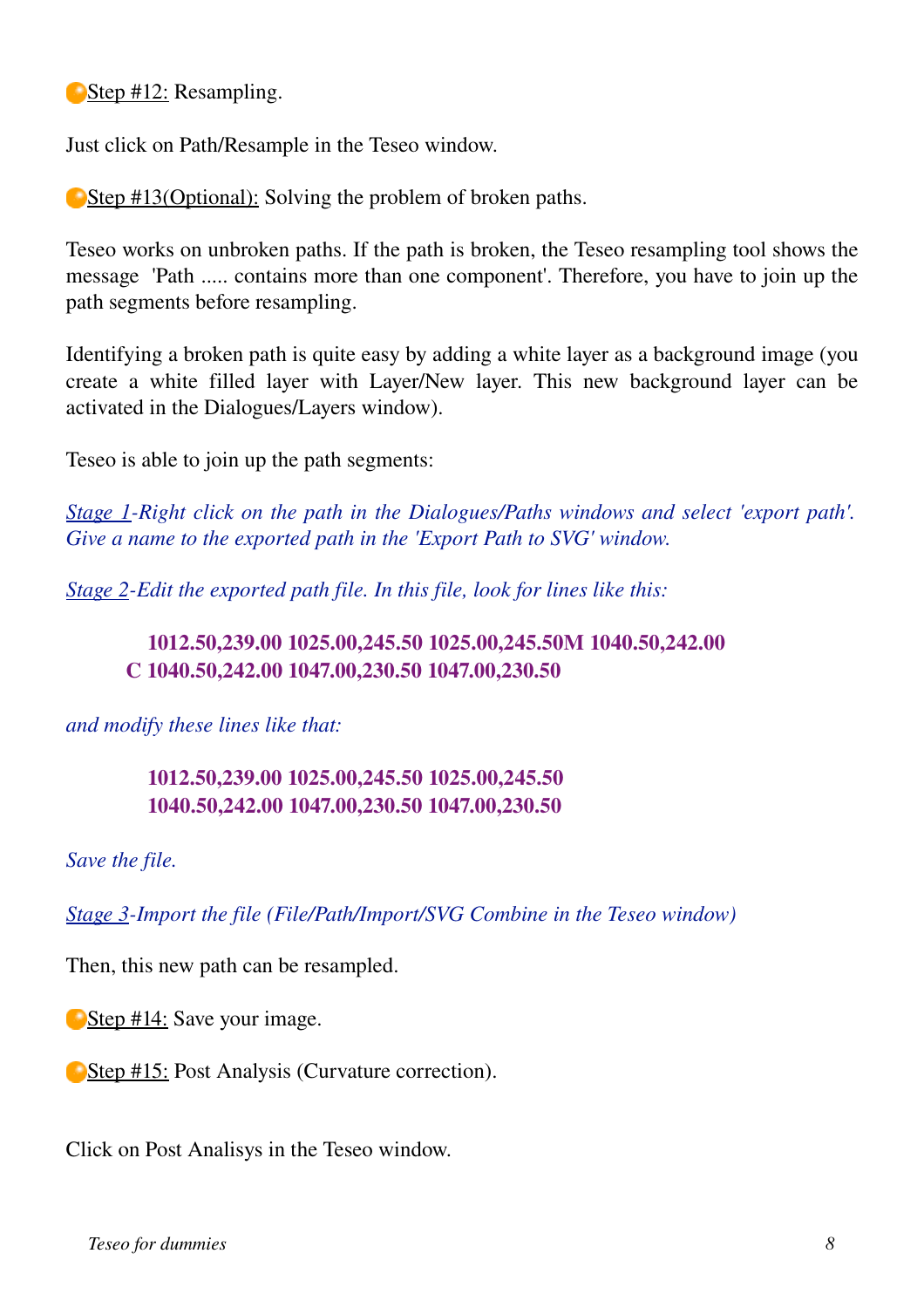The curvature correction window appears:

|                      | $\triangledown$ Recorder geometry  |                                               |                 |
|----------------------|------------------------------------|-----------------------------------------------|-----------------|
| 400.00               | Arm lenght                         | 60.00                                         | Cylinder radius |
| 404.47               | $\hat{\cdot}$<br>Axial distance    | $\hat{\cdot}$<br>0.00                         | Arm shift       |
| $\nabla$ Record info |                                    |                                               |                 |
| 60.00                | $\hat{\cdot}$<br>Time span         | $\hat{\cdot}$<br>30.00                        | Paper velocity  |
| 4.50                 | Lateral velocity                   | 0.00                                          | Scan rotation   |
|                      | $\triangledown$ Correction extrema |                                               |                 |
| 1                    | $\ddot{\phantom{1}}$<br>Starting X | $\hat{\cdot}$<br>1                            | Final X         |
| $\mathbf{1}$         | ٠<br>Starting Y<br>$\ddot{}$       | ٠<br>$\mathbf{1}$<br>$\overline{\phantom{0}}$ | Final Y         |
| Options<br>▽         |                                    |                                               |                 |
| Use extrema          |                                    | Use time span                                 |                 |
| Use raster angle     | Rotate                             | Shift                                         |                 |
|                      | Slopes                             |                                               | Correct         |

Enter the suitable values in the following fields:

-Paper velocity in mm/minute (see Step #8).

-Lateral velocity in mm/hour : use the measure tool (see Step #8) to determine the vertical distance between 2 horizontal lines (if the seismogram is a one line per hour recording) or between 4 horizontal lines (if the 24h seismogram shows 96 lines).

In our example, the paper velocity value is 15 mm/minute and the lateral velocity is 3.5 mm/hour

|                                            |                     | <b>Curvature correction</b>                   | ж               |  |  |  |  |
|--------------------------------------------|---------------------|-----------------------------------------------|-----------------|--|--|--|--|
| $\nabla$ Recorder geometry                 |                     |                                               |                 |  |  |  |  |
| $\hat{\cdot}$<br>400.00                    | Arm lenght          | 60.00                                         | Cylinder radius |  |  |  |  |
| $\hat{\cdot}$<br>404.47                    | Axial distance 0.00 |                                               | Arm shift       |  |  |  |  |
| $\nabla$ Record info                       |                     |                                               |                 |  |  |  |  |
| 60.00<br>$\overline{\phantom{0}}$          | Time span           | 15.00                                         | Paper velocity  |  |  |  |  |
| $\hat{\cdot}$<br>3.50                      | Lateral velocity    | 0.00                                          | Scan rotation   |  |  |  |  |
| <b>Cor</b> rection extrema                 |                     |                                               |                 |  |  |  |  |
| ı<br>$\ddot{\phantom{0}}$                  | Starting X          | ▲<br>$\mathbf{1}$<br>$\overline{\phantom{0}}$ | Final X         |  |  |  |  |
| $\hat{\cdot}$<br>1                         | Starting Y          | $\frac{1}{\bullet}$<br>1                      | Final Y         |  |  |  |  |
| Options<br>▽                               |                     |                                               |                 |  |  |  |  |
| Use extrema<br>Use time span               |                     |                                               |                 |  |  |  |  |
| Shift<br>Use raster angle $\Box$<br>Rotate |                     |                                               |                 |  |  |  |  |
|                                            | Slopes              |                                               | Correct         |  |  |  |  |
|                                            |                     |                                               |                 |  |  |  |  |